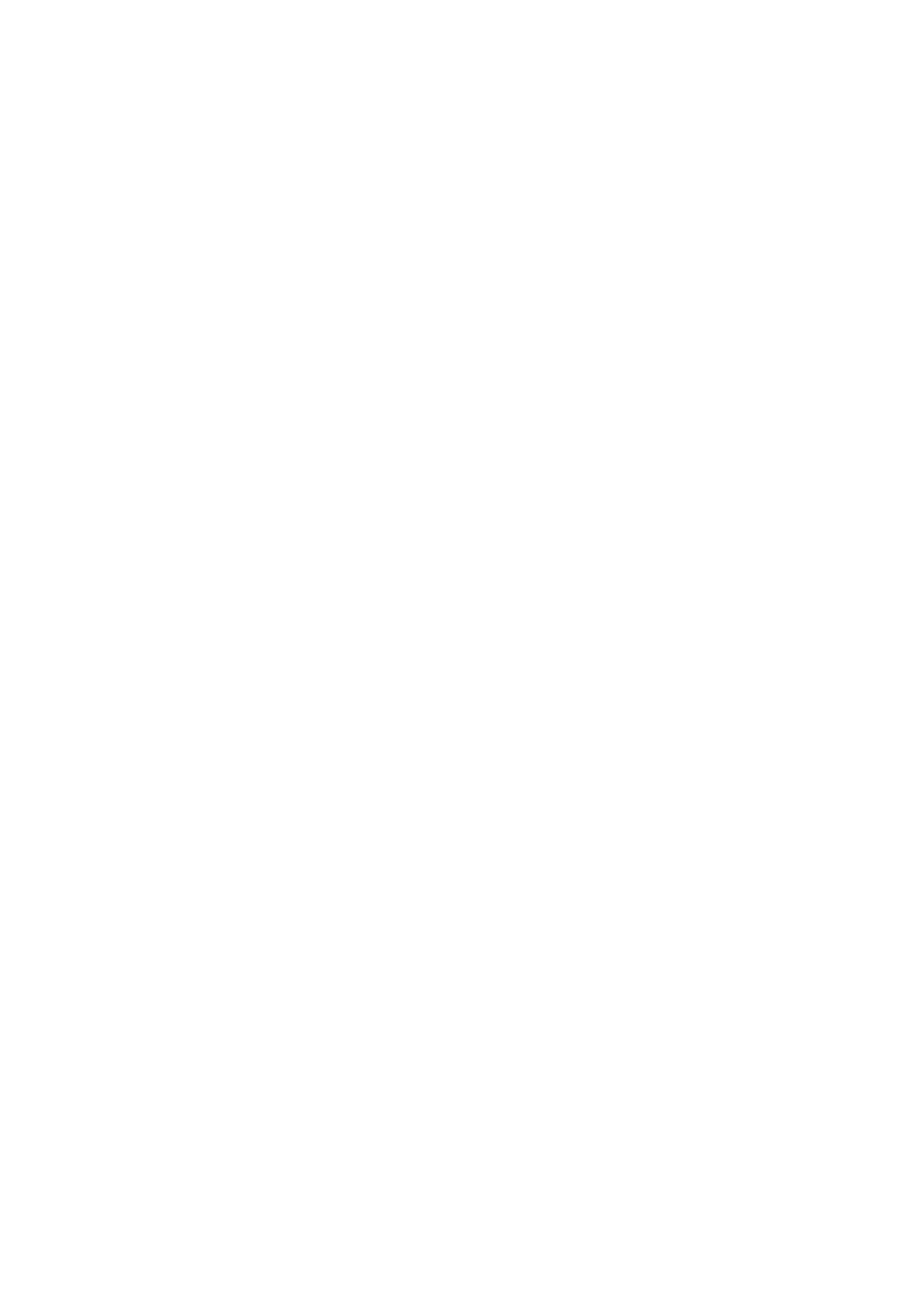

## **NORTH ATLANTIC MARINE MAMMAL COMMISSION (NAMMCO)**

# **STATEMENT TO THE 19TH MEETING OF THE ASCOBANS ADVISORY COMMITTEE**

**NAMMCO** is an international body for cooperation on the conservation, management and study of marine mammals in the North Atlantic. The NAMMCO Agreement was signed in Nuuk, Greenland on 9 April 1992 by Norway, Iceland, Greenland and the Faroe Islands, and focuses on modern approaches to the study of the marine ecosystem as a whole, and to understanding better the role of marine mammals in this system.

**NAMMCO** provides a mechanism for cooperation on conservation and management for all species of cetaceans (whales and dolphins) and pinnipeds (seals and walruses) in the region, many of which had not before been covered by such an international agreement. Through regional cooperation, the member countries of NAMMCO aim to strengthen and further develop effective conservation and management measures for marine mammals. Such measures should be based on the best available scientific evidence, and should take into account both the complexity and vulnerability of the marine ecosystem, and the rights and needs of coastal communities to make a sustainable living from what the sea can provide.

**NAMMCO** seeks to cooperate with other intergovernmental organisations that have related interests in order to further scientific knowledge, avoid duplication of efforts, and promote public knowledge about marine mammals in relation to conservation and management of the ecosystem.

**NAMMCO** held its 20<sup>th</sup> annual meeting from 13-15 September 2011, in Oslo, Norway. The meeting was attended by member countries of NAMMCO: the Faroe Islands, Greenland, Iceland and Norway. In addition, the Governments of Canada, Denmark, Japan and the Russian Federation were represented by observers, as well as other international governmental organizations within the fields of fisheries and whaling: International Council for the Exploration of the Sea (ICES), International Whaling Commission (IWC), Northwest Atlantic Fisheries Organisation (NAFO), North East Atlantic Fisheries Commission (NEAFC) and Nunavut Tunngavik Incorporated (NTI).

Key conclusions from the meeting and events include the following:

#### **Status of whale stocks**

All requested stock assessments for large whale species in the North Atlantic have now been finalized based on sightings data from the Trans North Atlantic Cetacean Sightings Surveys (T-NASS) in 2007, and additionally in 2009. Management procedures applied have been derived from those already developed by the Scientific Committee of the IWC using the Revised Management Procedure (RMP) approach. An RMP-like approach has been recommended by the Scientific Committee of NAMMCO for some large whale stocks in their discussions on general models to be adopted by NAMMCO. These stock assessments by the Scientific Committee of NAMMCO constitute the main basis for catch limits set for some baleen whale stocks (fin and minke whales) in the North Atlantic.

Additionally, based on T-NASS data, an updated abundance estimate for pilot whales has been made in the areas surveyed in 2007. Although the combined area represented is small and not directly comparable with previous surveys, the available information gives no reason to amend previous conclusions on the sustainability of the Faroese catch.

The next regular NASS, North Atlantic Sighting Survey, is being scheduled to take place in 2015, and planning is already under way.

#### **Status of seal stocks**

A new Management Plan for **grey and harbour seals** in Norway, reviewed by the NAMMCO Scientific Committee, and implemented in Norway since 2011, is aimed at ensuring sustainable and viable populations of these species within their natural distribution. The Norwegian Ministry of